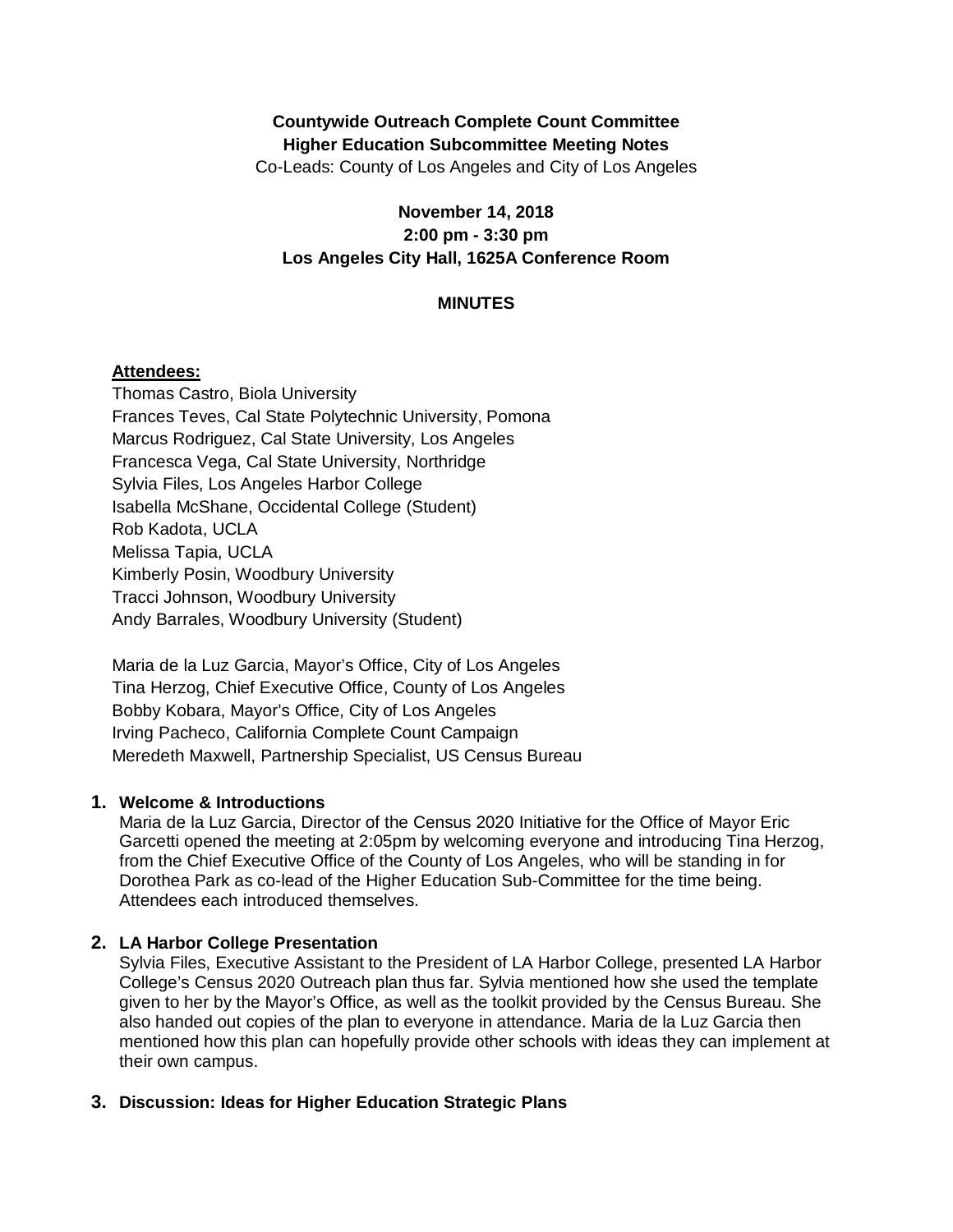Maria de la Luz Garcia opened the meeting up for a discussion around ideas for the strategic plans. Irving Pacheco, Regional Program Manager from the California Complete Count Campaign, mentioned that the State will be hiring a point-of-contact for the Education sector by next week. He then shared his contact information with the room, and clarified that once they hire the point-of-contact, he will share their information as well.

Rob Kadota (UCLA) mentioned that it will be important to hear from the Census Bureau directly about the group quarters process and how the electronic filing process can and will be implemented on college campuses. The main concern is whether or not the school will be able collect the data and provide the Bureau with a single data dump, or will each individual need to submit separately.

Rob Kadota (UCLA) suggested that the schools offer 1-3 credit courses to capitalize on the civic engagement opportunities in 2020, since there will be elections and the decennial count. The class and curriculum will take about one year to prepare, and it will need to be organized by a tenured staff member. Frances Teves (Cal Poly Pomona) mentioned that the classes are more likely to be created quickly if they also include an experiential learning element. Additionally, it would help if the provost/President/Chancellor encourages the development of the class through a memo and/or by identifying staff to develop curriculum. Marcus Rodriguez (Cal State LA) mentioned that he has seen that some students do not want to take 1-3 credit courses because it throws off the credits for their major.

Marcus Rodriguez (Cal State LA) suggested making Census 2020 a priority for student activist organizations and student governments, as well as for students to adopt resolutions about the importance of the Census and action plans for outreach. These resolutions can be passed to the student associations as a template for other campuses to adopt similar resolutions and develop their own outreach plans.

Francesca Vega (CSUN) suggested that there be formal communication to candidates and campaigns to include Census 2020 in their campaign. The communication can include talking/messaging points, suggested social media language, tabling at their campaign events, and tagging Census 2020 in their social media posts, for example.

Marcus Rodriguez (Cal State LA) identified the National Association of Student Personnel Administrators (NASPA) conference, the California Higher Education Student Summit, and the Leon Panetta Institute as important outlets to conduct outreach and raise awareness of the upcoming count.

Frances Teves (Cal Poly Pomona) suggested reaching out to high school students to become Census Goodwill Ambassadors. She mentioned how high school students can become voting pollworkers and that by 2020 they will be in college.

Frances Teves (CPP) and Francesca Vega (CSUN) brought up that they might be able to waive fees for the Census Bureau to have a table/booth at their career fairs.

Francesca Vega (CSUN) suggested getting the Cal State Office of the Chancellor (located in Long Beach) involved early on to make the Census a priority for the Board of Trustees. This will ideally open opportunities to table, speak, and/or attend their major annual events, such as Feria de Educacion, which garners about 10,000-15,000 people. Rob Kadota (UCLA) suggested that it should also be made a priority by the UC Regents and that the future Higher Education Sub-Committee meetings should also include the people they report to.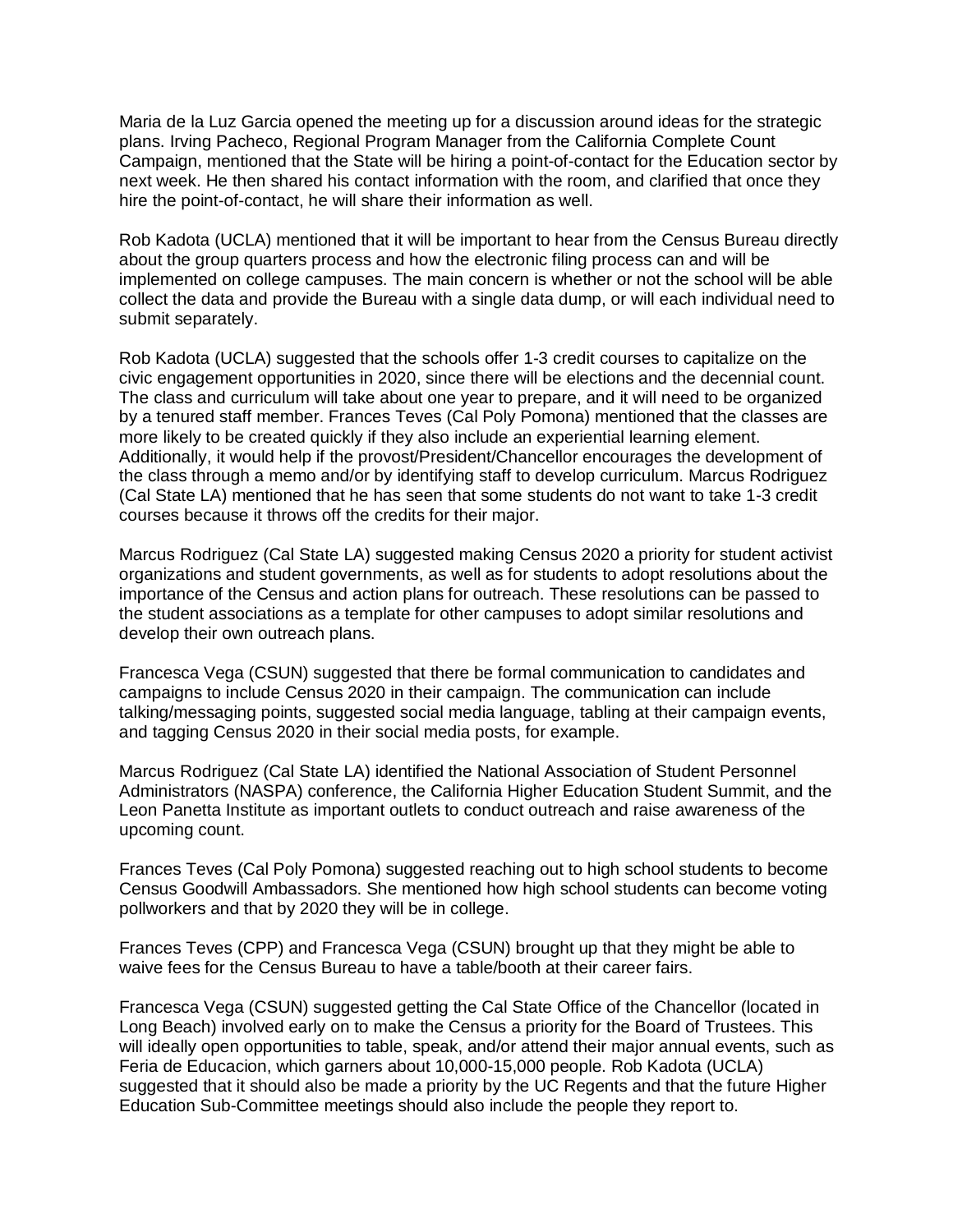Rob Kadota (UCLA) suggested figuring out what incentives will be effective for encouraging students to respond to the Census.

#### **4. Next Meeting Date**

The next meeting will be held on January 16, 2019 at the Kenneth Hahn Hall of Administration from 2:00 pm - 3:30 pm. Meeting room to be determined.

The January 2019 meeting will include a presentation of the combined outreach plan for the Higher Education Sub-Committee, a call-in option for those who cannot make it in person, and possibly an audio-recording of the meeting.

#### **5. Questions, Answers, and Announcements**

Meredeth Maxwell, from the U.S. Census Bureau, provided updates from the Bureau about the offices that will be established in Southern California, as well as the hiring process for the decennial count. He mentioned that there are not only enumerator jobs, but also managerial and supervisorial jobs.

#### **6. Public Comment**

Meredeth Maxwell, from the US Census Bureau, added to his comments by mentioning the jobs they are recruiting for pay between \$17 - \$26.50 per hour. He stated that the Bureau will send the Sub-Committee job descriptions and job postings.

Maria de la Luz Garcia mentioned that a tab including important dates will be added to the Higher Education Outreach Plan Sheet.

## **7. Adjourn Meeting**

The meeting was adjourned at 3:15 pm.

## **Action Items**

Co-Leads: County of Los Angeles and City of Los Angeles

- 1. Co-Leads will contact the Regional Census Bureau's office to request a comprehensive presentation to the subcommittee on the enumeration options schools will have in 2020.
- 2. The Co-Leads will reach out the CSU Chancellor's Office.
- 3. Co-Leads will provide a call-in option for the next meeting, and will look into the possibility of recording the audio of the next meeting.
- 4. Co-Leads will remind subcommittee members to bring student leaders to future meetings.
- 5. Co-Leads will finalize the Higher Education Sub-Committee Outreach Plan for the January 2019 meeting.
- 6. The City of Los Angeles will add a tab including important dates and milestones to the Higher Education Outreach Plan Sheet.

#### Colleges and Universities

7. Francesca Vega (CSUN) and Frances Teves (Cal Poly Pomona) will report back about the possibility of waiving fees for the Census Bureau to participate in career/job fairs hosted by their respective campuses.